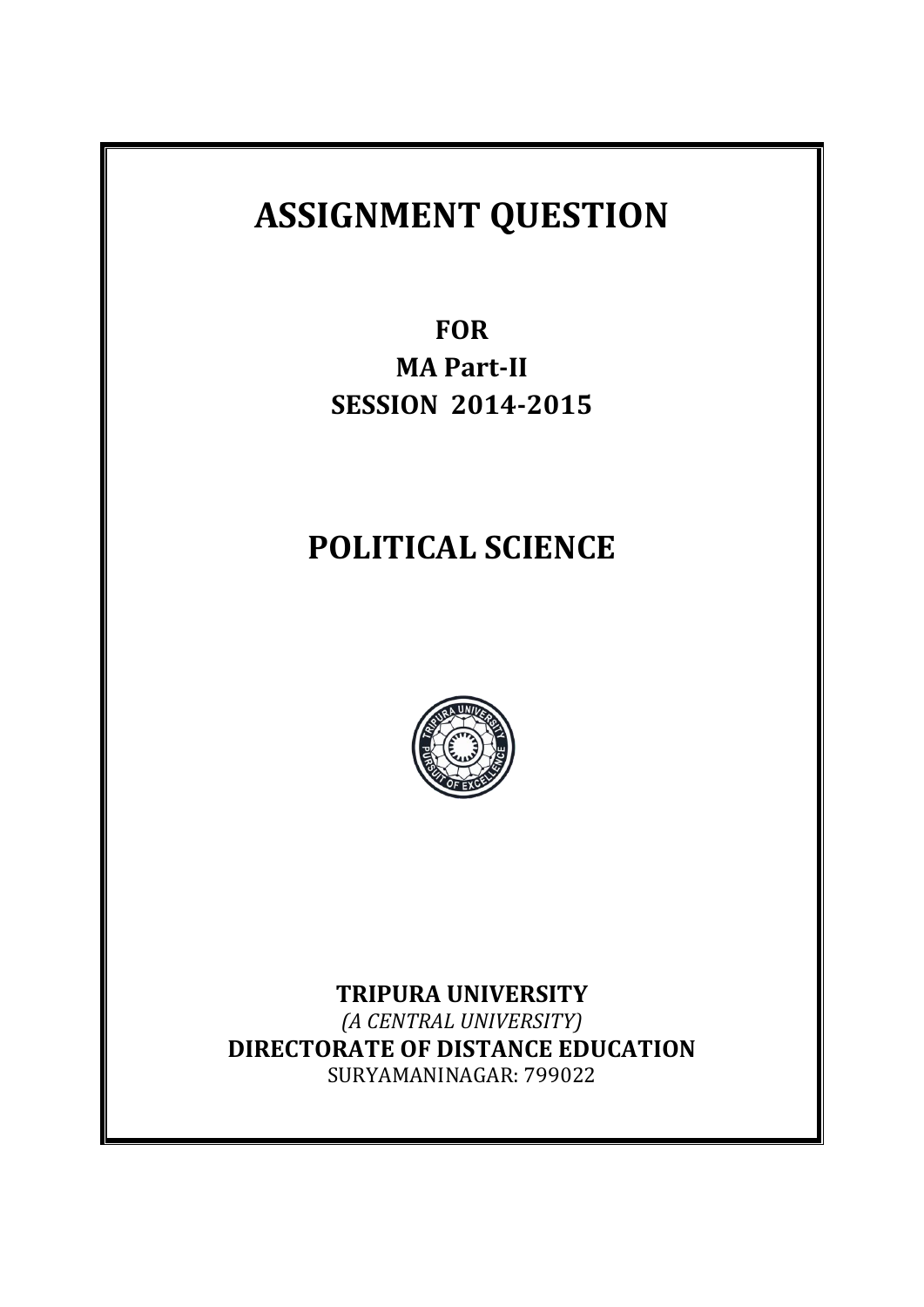

#### **TRIPURA UNIVERSITY** *(A CENTRAL UNIVERSITY)* **DIRECTORATE OF DISTANCE EDUCATION** SURYAMANINAGAR: 799022

#### *IMPORTANT INSTRUCTIONS*

- 1. Learners are required to prepare 8 (eight) Assignments, 1 (one) each from the 8 (eight) papers of the concerned subject and submit the same within the due date i.e. **25th April, 2017.**
- 2. Learners/Students must use only A4 size paper for writing Assignments and tie all pages carefully.
- 3. On the Cover Page, the following information shall have to be provided:

| Name      | Enrolment No.  |  |
|-----------|----------------|--|
| Programme | Subject        |  |
| Paper     | Assignment No. |  |
| Address   | Contact No.    |  |
|           |                |  |

Signature with Date

- 4. **Students are required to give endnotes and references in the last page of their assignments.**
- 5. While writing an Assignment, a margin of 4 cm should be kept on the left side of each A4 size paper. A gap of 4 cm should also be kept in between two answers.
- 6. Learners/Students are asked to write Assignments in their own hand writing and own language. They shall not print or type any answer.
- 7. Copying directly from course materials is strictly prohibited.
- 8. Copying from the Response Sheets of other Candidates will be treated as adoption of malpractice. Copying from any other source or by any means is strictly prohibited. Any two or more Assignments of two or more students with same contents and written in same language shall be liable to cancellation and the students will be treated as failed for that particular paper (s). Such students shall not be allowed to sit for the Semester End Examination/Year End Examination.
- 9. Each Assignment must be written separately. Students/Learners must not mix up Assignments.
- 10. Worked out Assignments shall have to be submitted in the Assignment Section of the Directorate of Distance Education, Tripura University, Suryamaninagar, Pin-799022, Tripura **Within Due Date i.e. 25th April, 2017.**

### **ASSIGNMENTS SHALL NOT BE ACCEPTED AFTER DUE DATE UNDER ANY CIRCUMSTANCES.**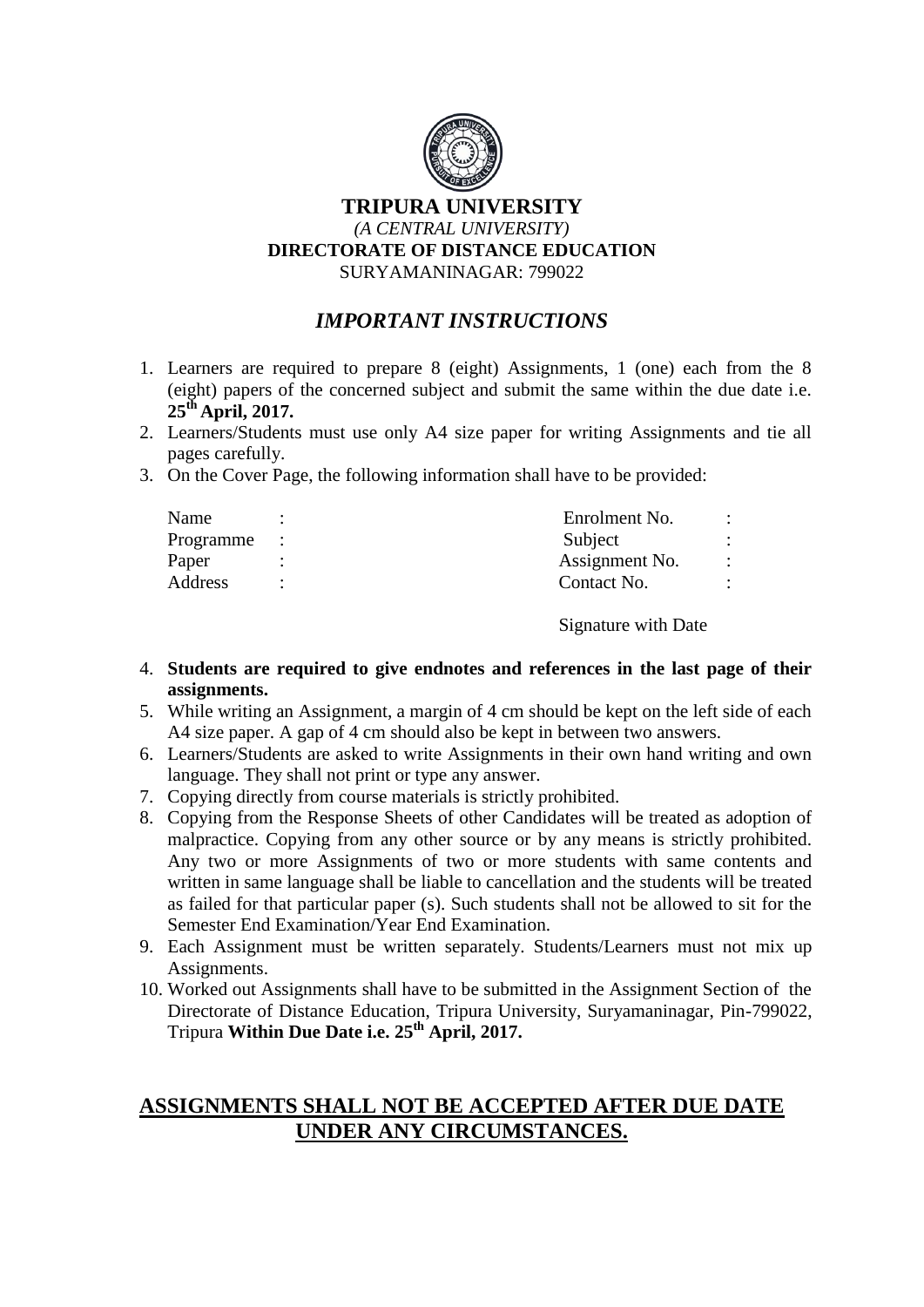

### **MA Part-II (Session: 2014-2015) SUBJECT: POLITICAL SCIENCE; PS -09 (9th Paper) (Political Theory) Assignment No- 01 FULL MARKS- 10**

|  | 1. Answer any one question in short : | $2x1 = 2$ |
|--|---------------------------------------|-----------|
|--|---------------------------------------|-----------|

- a) What is Political System?
- b) What is Dialectical Materialism?

#### Answer any one question (within 300words):  $8x1=8$

- 2. Discuss behavioural approach to the study of Political Science.
- 3. Explain Almond"s Structural Functional approach to the study of Political Science.
- 4. Discuss communication theory of Karl W. Deutsch.
- 5. Explain the nature of the State in Marxist perspective.
- 6. How did positivism contribute in exploring a new science of politics?
- 7. Discuss the Marxian theory of development.
- 8. Elucidate the relative autonomy model of state.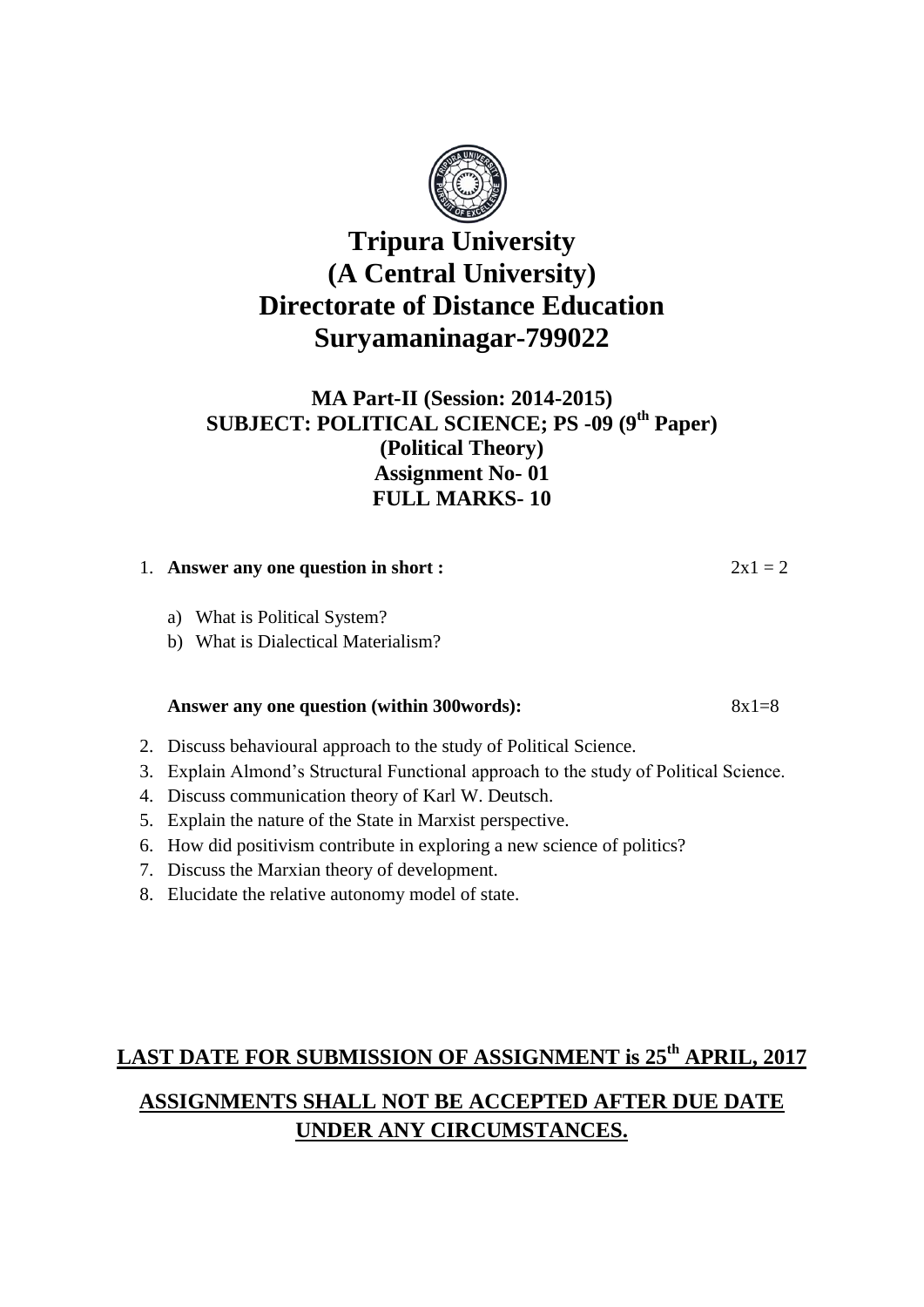

### **MA Part-II (Session: 2014-2015) SUBJECT: POLITICAL SCIENCE; PS -10 (10th Paper) (Comparative Politics) Assignment No- 02 FULL MARKS- 10**

| 1. Answer any one question in short :       | $2x1=2$ |
|---------------------------------------------|---------|
| a. What is Political culture?               |         |
| b. Define the term 'Development'.           |         |
| Answer any one question (within 300 words): | $8x1=8$ |

- **2.** Discuss in brief the various approaches to the study of politics.
- **3.** Discuss David Easton"s System Theory.
- **4.** What is Political development? What are the indicators of Political development?
- **5.** Analyse the main characteristics of Political parties.
- **6.** What are the main tenets of political economy?
- **7.** Discuss in brief the various forms of political participation.
- **8.** Discuss the relation between political modernization & political development.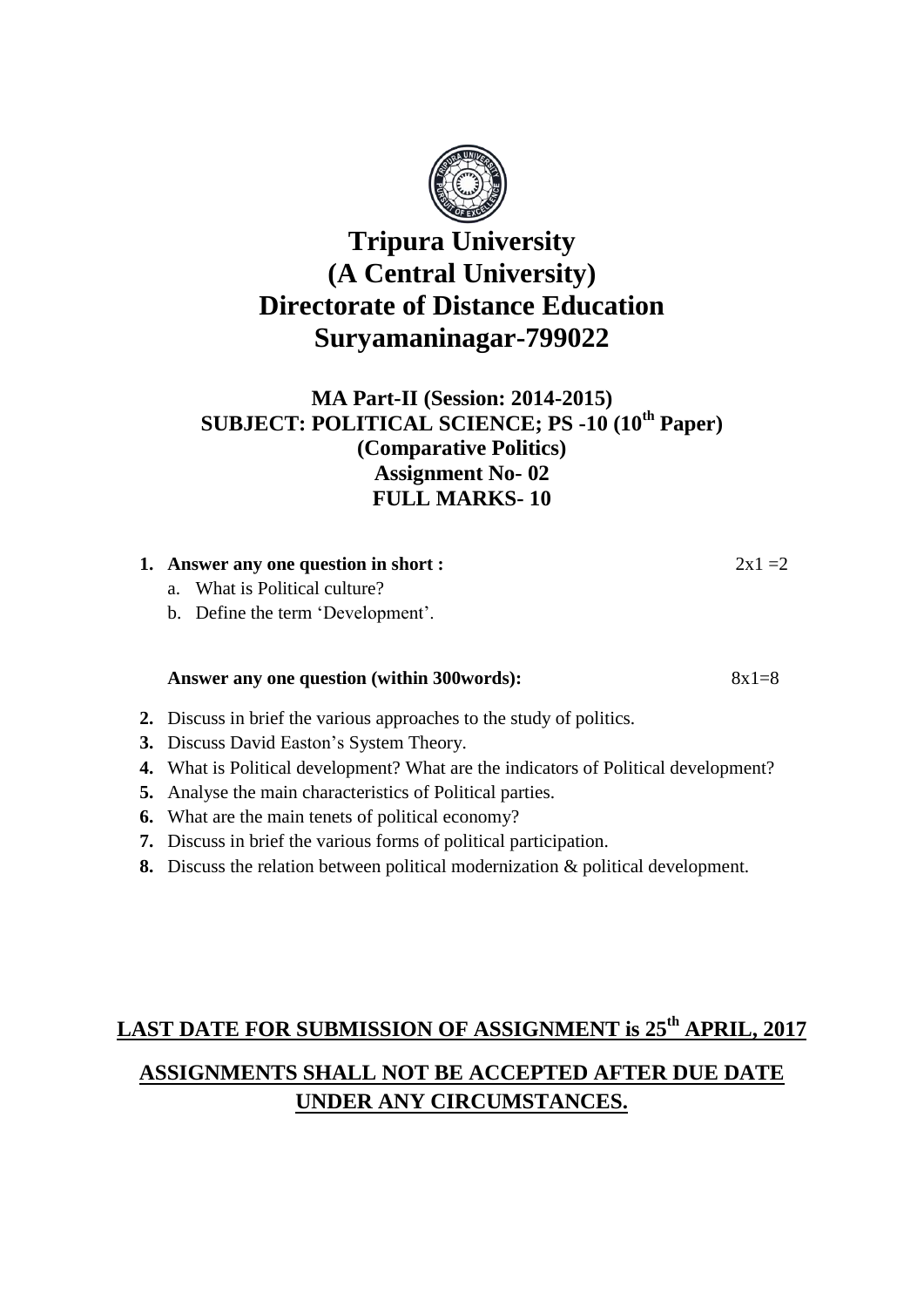

### **MA Part-II (Session: 2014-2015) SUBJECT: POLITICAL SCIENCE; PS -11 (11 th Paper) (Political Sociology) Assignment No- 03 FULL MARKS- 10**

| 1. Answer any one question in short :              | $2x1 = 2$ |
|----------------------------------------------------|-----------|
| a. What is conversion process in Political System? |           |

b. Write is caste?

#### Answer any one question (within 300words):  $8x1=8$

- **2.** Discuss the difference between class and caste.
- **3.** Critically examine Structural-Functional approach of Gabriel Almond.
- **4.** Critically analyse Lasswell"s concept of power.
- **5.** Discuss the Elitist theory of power.
- **6.** Critically analyse the role of ethnicity in Indian Politics.
- **7.** Discuss the Marxist theory of Bureaucracy.
- **8.** Write a short note on Democracy as explained by Tocqueville.

### **LAST DATE FOR SUBMISSION OF ASSIGNMENT is 25th APRIL, 2017**

### **ASSIGNMENTS SHALL NOT BE ACCEPTED AFTER DUE DATE UNDER ANY CIRCUMSTANCES.**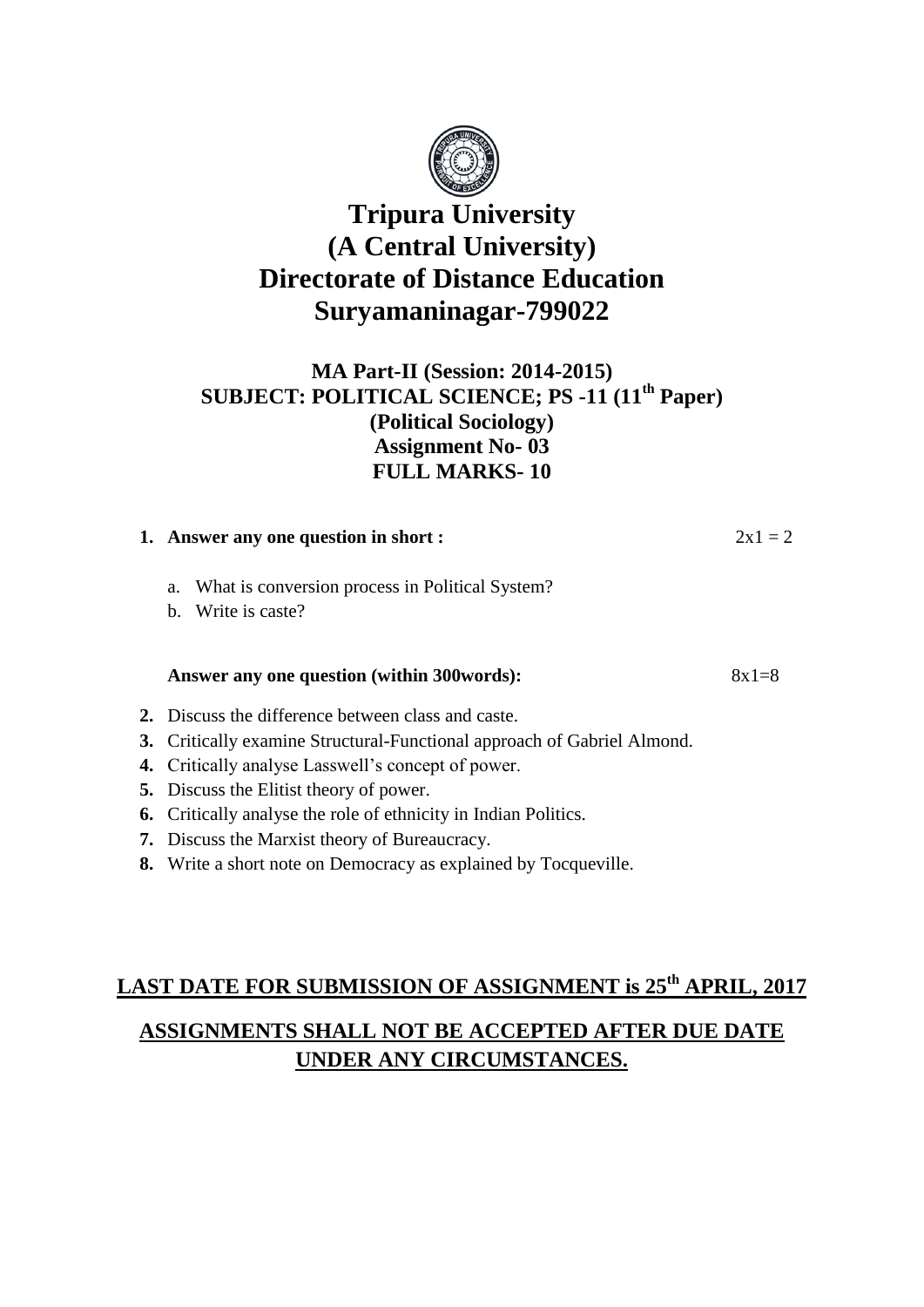

### **MA Part-II (Session: 2014-2015) SUBJECT: POLITICAL SCIENCE; PS -12 (12 th Paper) (Developmental Studies) Assignment No- 04 FULL MARKS- 10**

#### **1.** Answer any one question in short :  $2x1 = 2$

- a. What is poverty line?
- b. Define human development.

#### Answer any one question (within 300words):  $8x1=8$

- **2.** What was Gandhiji"s contribution to the economic thinking in the Indian National Movement?
- **3.** Write short note on Democracy and Development in the post colonial societies.
- **4.** Write an essay on the environmental critique of development.
- **5.** What is identity politics? Explain.
- **6.** What are the constitutional safeguards outlined in Indian constitutions for the tribal development.
- **7.** What are the consequences of development on ecology and environment?
- **8.** Discuss the role of language in identity politics.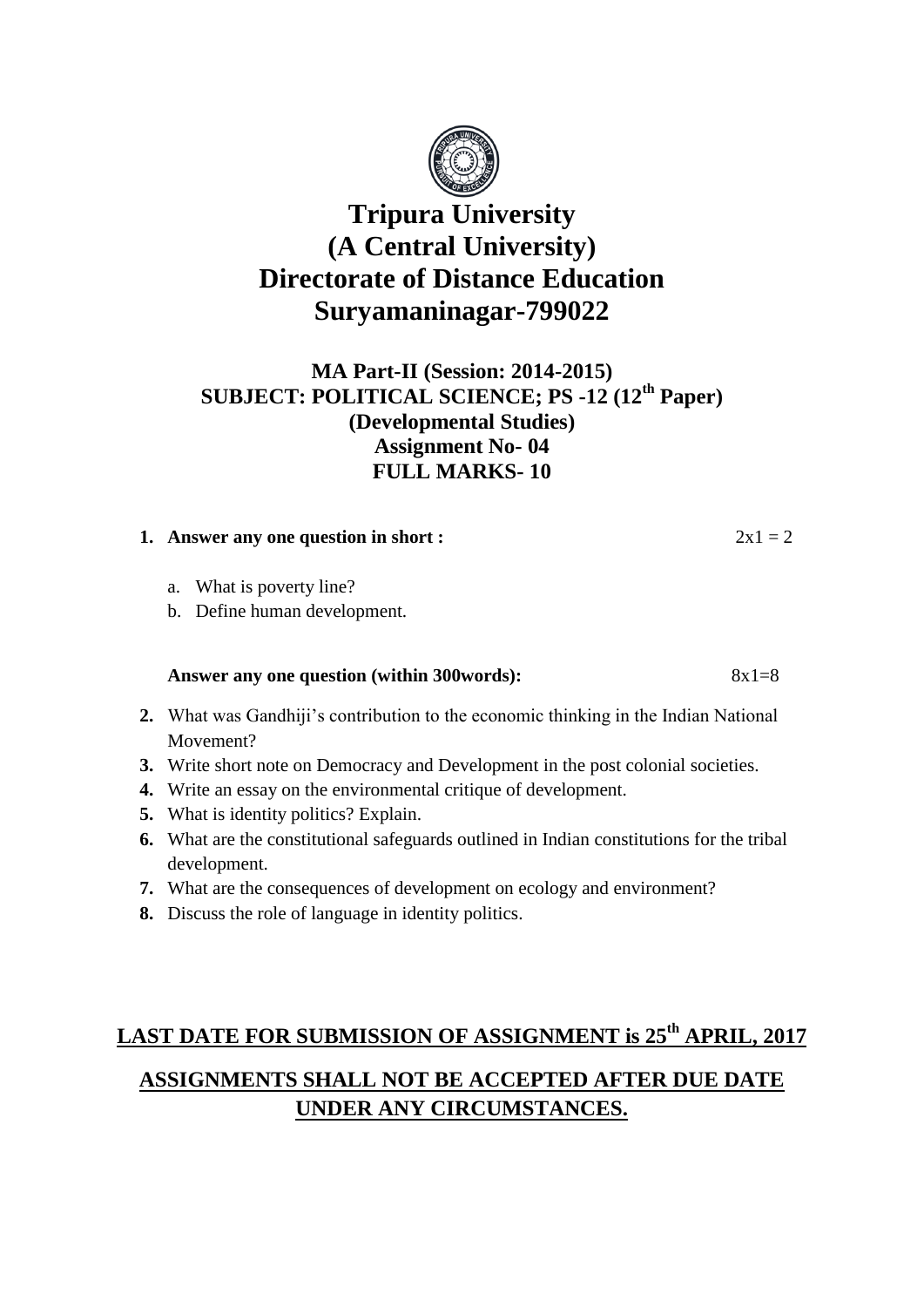

### **MA Part-II (Session: 2014-2015) SUBJECT: POLITICAL SCIENCE; PS -13 (13th Paper) (Human Rights: Theory and Practice) Assignment No- 05 FULL MARKS- 10**

### **1.** Answer any one question in short :  $2x1=2$

- a. What is Women in Development (WID)?
- b. What is judicial review?

#### Answer any one question (within 300words):  $8x1=8$

- **2.** Evaluate the debate on the question of national self-determination.
- **3.** "Judiciary is the most effective organ for safeguarding the rights & interests of the citizen." Do you agree?
- **4.** What are the emerging trends in Human Rights?
- **5.** Why do governments violate human rights?
- **6.** 'Development is an important human right' Explain.
- **7.** What do you understand by Environment Development debate?
- **8.** What are Human Rights? Discuss its origin.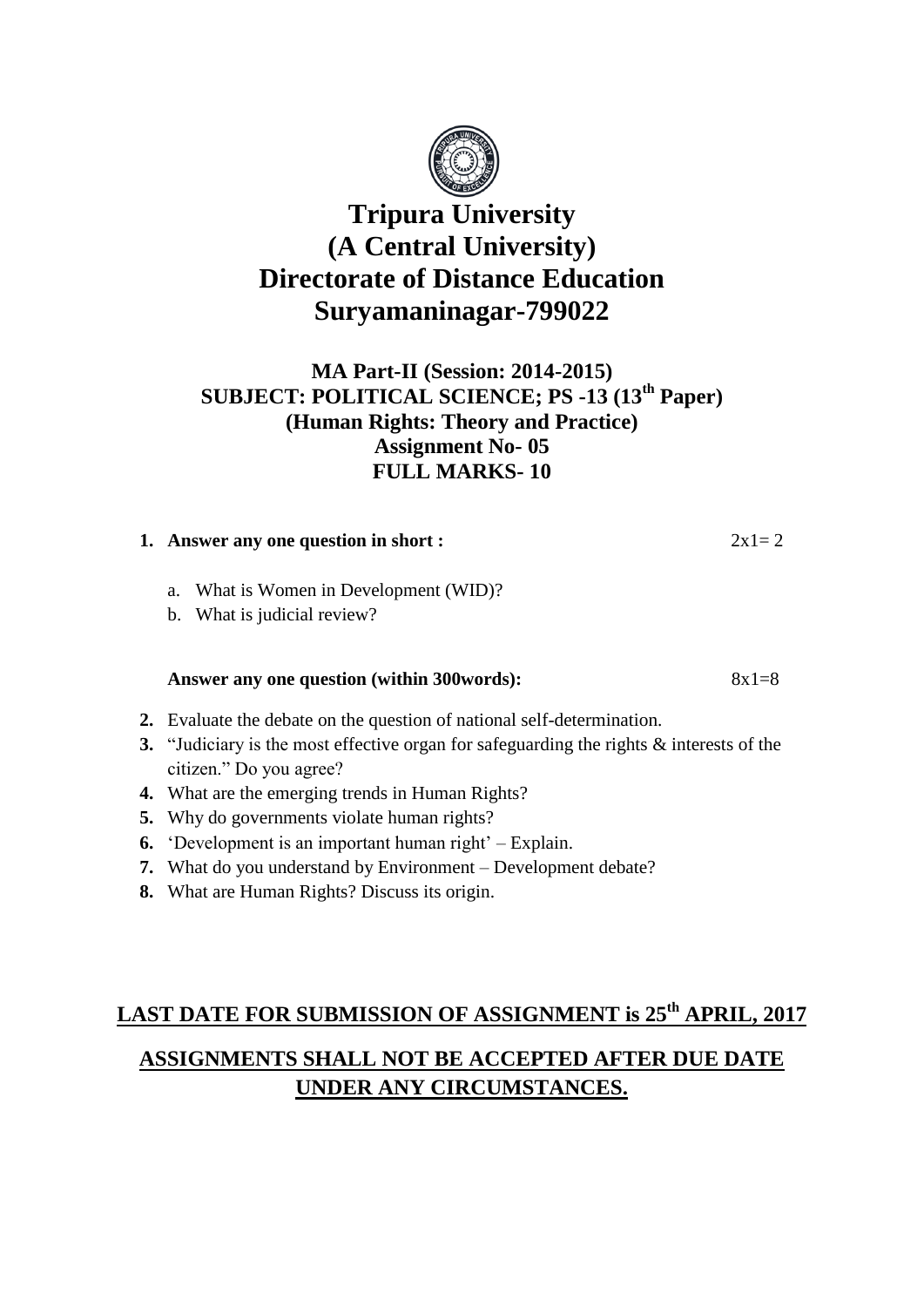

#### **MA Part-II (Session: 2014-2015) SUBJECT: POLITICAL SCIENCE; PS -14 (14th Paper) (India's Foreign Policy) Assignment No- 06 FULL MARKS- 10**

#### **1.** Answer any one question in short :  $2x1=2$

- a. What is EU?
- b. What do you mean by ASEAN?

#### Answer any one question (within 300words):  $8x1=8$

- **2.** Describe briefly the "Realist" view of Indian foreign policy.
- **3.** Explain India"s geography, history and tradition as determinants of its foreign policy.
- **4.** Discuss Nehru"s contribution to the foreign policy of India.
- **5.** What is the relevance of NAM in today's foreign policy of India.
- **6.** Describe the main features of SAARC and comment on its prospects.
- **7.** Discuss the main issues of disputes between India & Pakistan.
- **8.** Examine the Indo-US relation.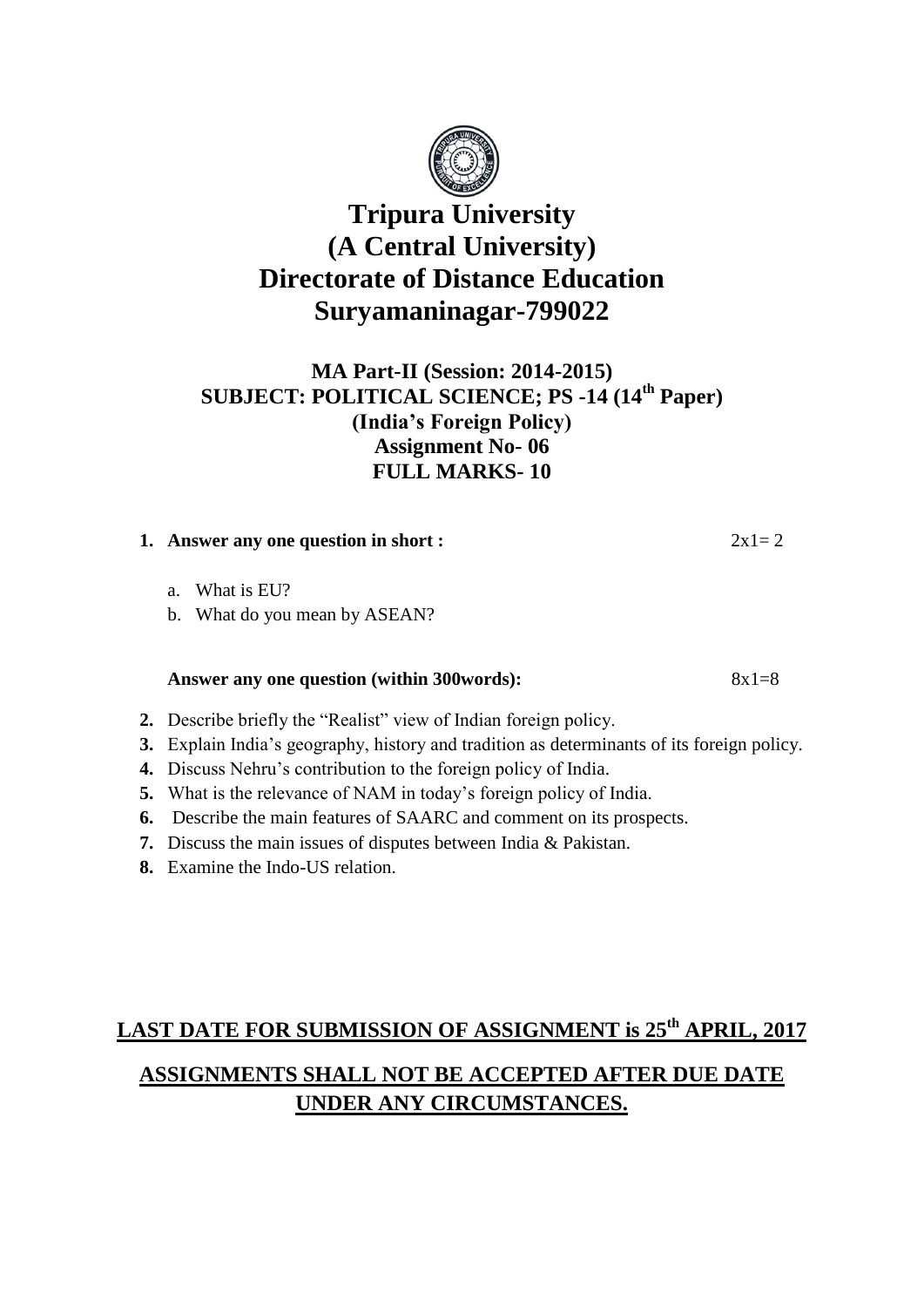

### **MA Part-II (Session: 2014-2015) SUBJECT: POLITICAL SCIENCE; PS -15 (15th Paper) (Problems of International Politics) Assignment No- 07 FULL MARKS- 10**

#### **1.** Answer any one question in short :  $2x1=2$

- a. What is International terrorism?
- b. What is NPT?

#### Answer any one question (within 300words):  $8x1=8$

- **2.** What are the main causes for the dissolution of USSR?
- **3.** Why is disarmament necessary? Discuss the differences between disarmament and arms control.
- **4.** Explain the role of UNO in the Post Cold War era.
- **5.** Discuss the main role of IMF in international relations.
- **6.** What are the main menaces of global terrorism today?
- **7.** Critically analyse the role of World Bank in the World Politics.
- **8.** What is the impact of environmental degradation on human living?